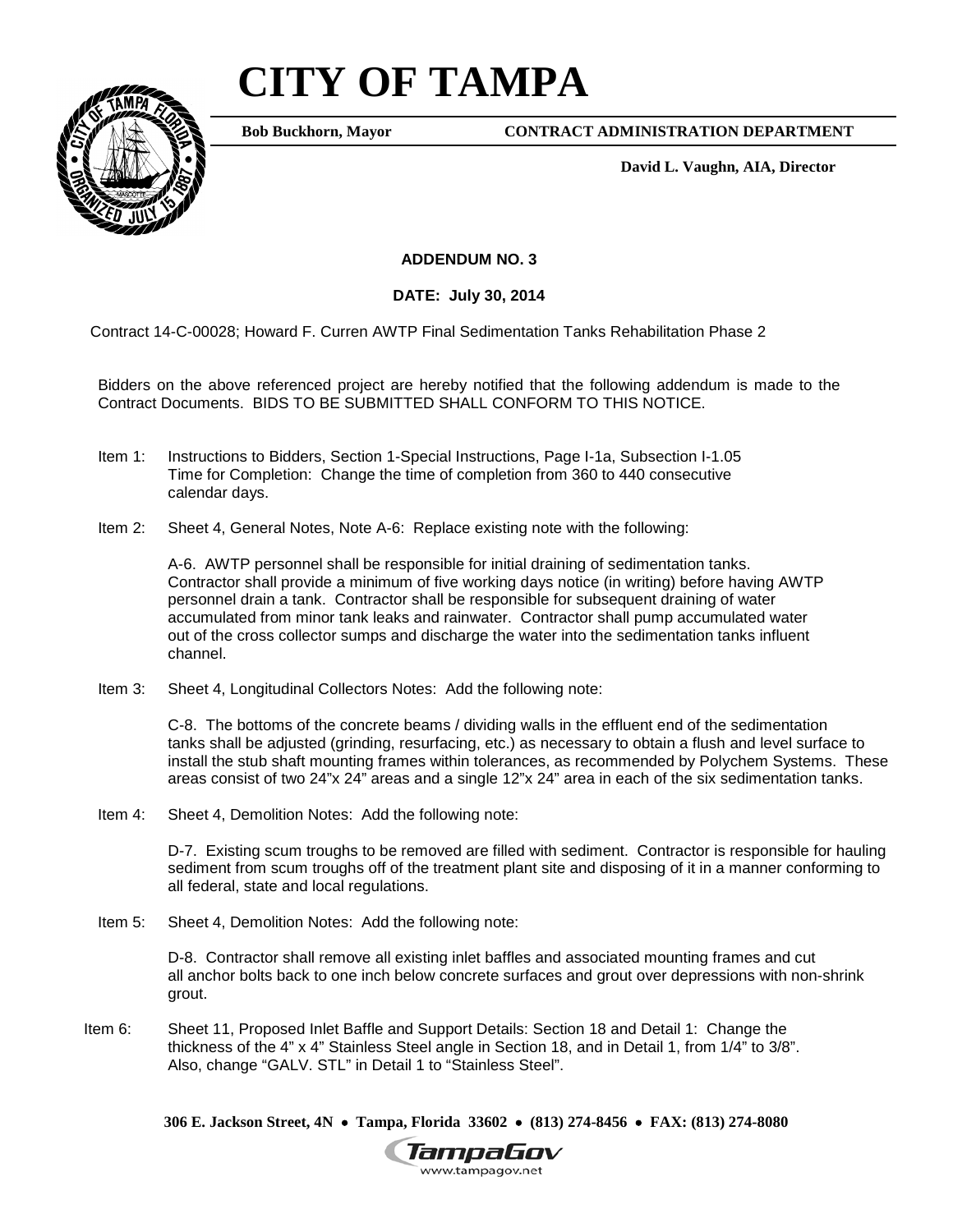Item 7: Sheet 11, Proposed Inlet Baffle and Support Details: Notes, on lower right corner of sheet: Add the following note:

2. Anchoring system shall be Hilti HVA, or approved equal, and shall be installed as per manufacturer's recommendations.

- Item 8: Sheet 12, Proposed Effluent Upper Idler Shaft Mounting Frames: Void all information given on Sheet 12. The mounting frames shown in Sheet 12 have been re-designed and now shall be supplied by Polychem Systems as part of its Sludge Collector Equipment package.
- Item 9: Section W55-Sludge Collector Equipment, Subsection W-55.01.01 Scope, Item B: Replace Item B with the following:

B. Tanks shall consist of six (6) tanks, with each tank containing four (4) influent end longitudinal collectors, four (4) effluent end longitudinal collectors and two (2) cross collector basins.

- 1. Contractor shall replace the longitudinal collector drive chains, drive shafts (and sprockets), idler shafts (and sprockets), flight chains, and flights in tanks 7 through 12.
- 2. Contractor shall replace all wear strips in tanks 7 through 12 and all longitudinal collector return flight rails and brackets in tanks 7 through 12.
- 3. Contractor shall replace the cross collector drive chains, drive shafts (and sprockets), idler shafts (and sprockets), flight chains, and flights in tanks 7 through 12.
- Item 10: Section W55-Sludge Collector Equipment, Subsection W-55.02.03 Wear Shoes: Replace Subsection W-55.02.03 with the following:

#### W-55.02.03 Wear Shoes

- A. Each scraper flight shall be provided with two (2) ½ inch thick wear shoes to run on floor rails and two (2) ½ inch thick wear shoes to run on return rails.
	- 1. Shoes shall be molded from self-lubricating Black or dark gray Nylon 6-6.
	- 2. Wearing shoes shall have a minimum Rockwell Hardness of M88 when measured at time of manufacture.
	- 3. Shoes shall have an average tensile strength of 13,400 psi.
	- 4. Carrying wear shoes shall run on floor mounted wear strips and shall be located central to the chain attachment link to avoid additional drilling of scraper flights.
	- 5. Return wear shoes shall run on return tracks and be lugged to ensure proper flight tracking.
	- 6. Wear shoes shall be reversible providing two (2) usable wearing surfaces.
	- 7. The leading edge of all wear shoes shall be rounded for smooth transition between wear strips.
- Item 11: Section W55-Sludge Collector Equipment, Subsection W-55.02.04 Collector Chain NCS-720-S Sprockets, Item A.2: Replace Item A.2 with the following:
	- 2. Average tensile strength of 10,000 psi measured at the time of manufacture.
- Item 12: Section W55-Sludge Collector Equipment, Subsection W-55.02.05 Collector Stub Shafts / Stub Shaft Spindles, Item A.2: Replace Item A.2 with the following:
	- 2. Average tensile strength of 10,000 psi measured at the time of manufacture.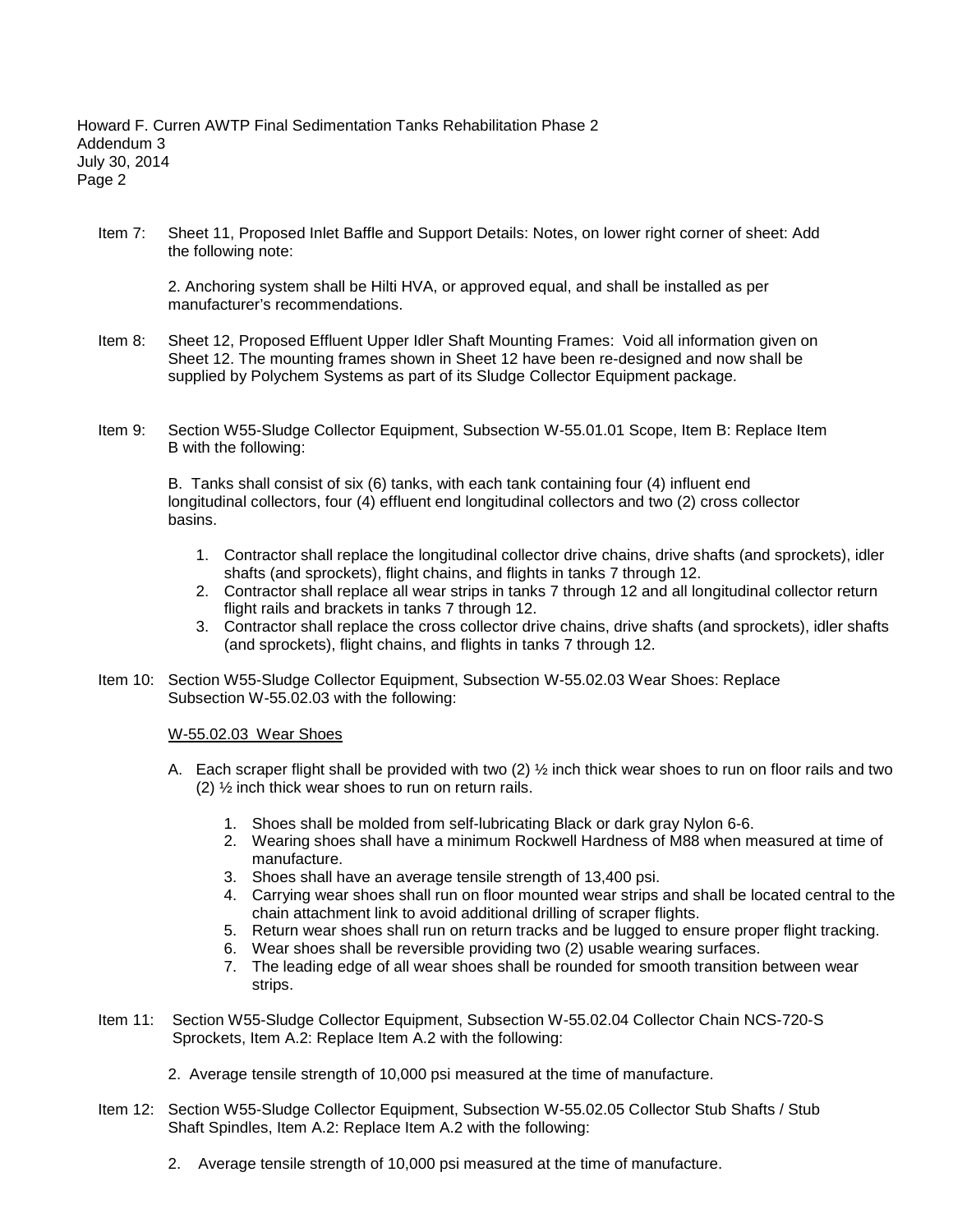- Item 13: Section W55-Sludge Collector Equipment, Subsection W-55.02.11 NH-78 Drive and Driven Sprockets, Item D.2: Replace Item D.2 with the following:
	- 2. Average tensile strength of 10,000 psi measured at the time of manufacture.
- Item 14: Section W55-Sludge Collector Equipment, Add the following as Subsection W-55.04 Manufacturer's Cost Proposal:

W-55.04 Equipment Manufacturer's Cost Proposal

#### W-55.04.01 Cost Proposal

- A. Polychem Systems, a Division of Brentwood Industries, has requested that the City include the attached Cost Proposal in the Contract Documents for the required equipment and associated services that it will be providing. This proposal is directly from the Manufacturer and should be considered as the official cost proposal to all prospective contractors that are bidding on this project. It should be noted that the Terms and Conditions of this proposal are solely between the Equipment Manufacturer and the Bidding Contractors.
- Item 15: Add the attached Equipment Manufacturer's Cost Proposal from Polychem Systems, a Division of Brentwood Industries, to the end of Specification Section W55-Sludge Collector Equipment.

All other provisions of the Contract Documents and Specifications not in conflict with this Addendum shall remain in full force and effect. Questions are to be e-mailed to Contract Administration@tampagov.net.

*Jim Greiner*

Jim Greiner, P.E., Contract Management Supervisor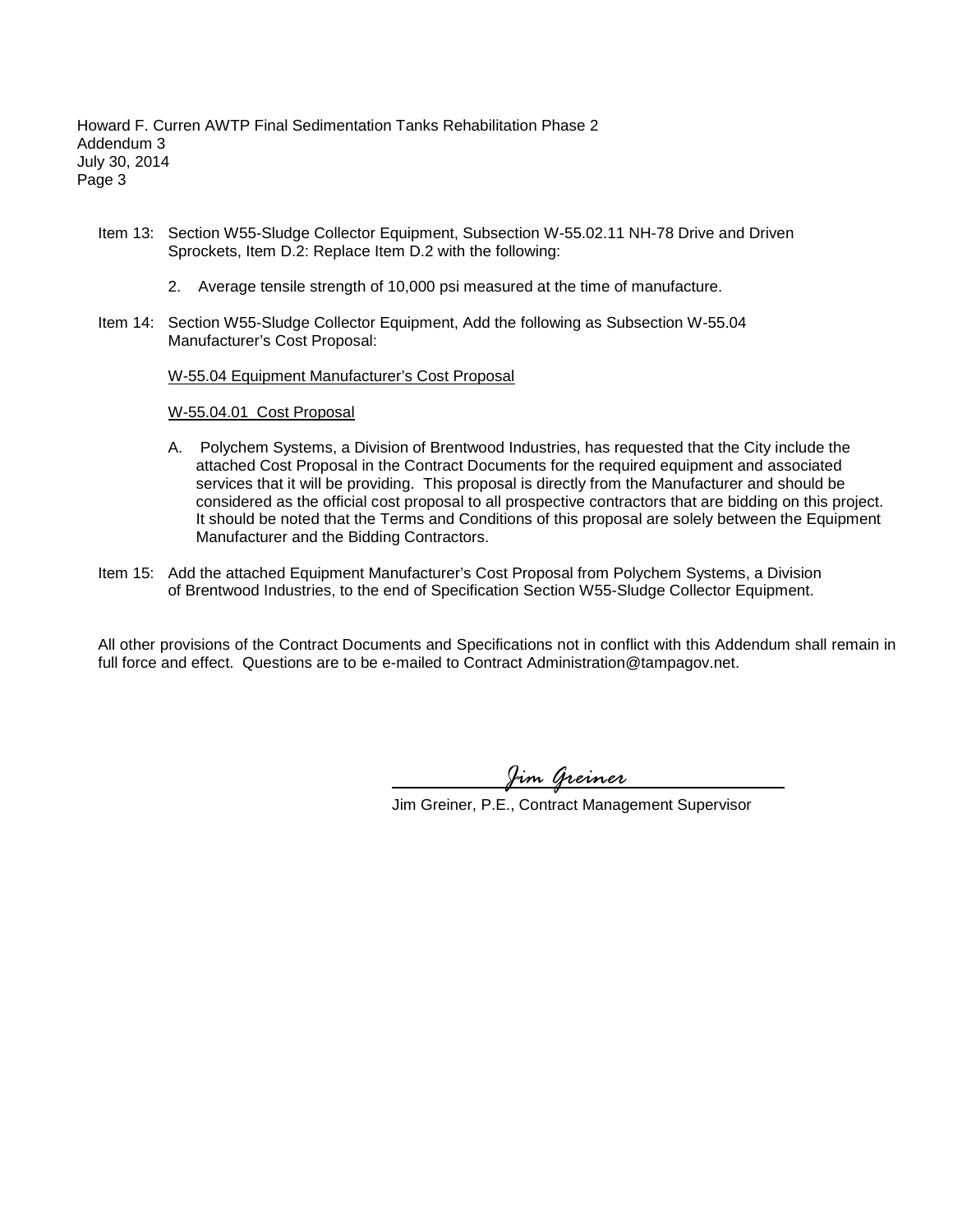**PROPOSAL #WG00557R3**

## **TAMPA, FL ‐ HOWARD F. CURREN AWWTP FINAL SEDIMENTATION TANKS REHAB, PH. 2**

July 25, 2014

Attn: Jim Hennessy City of Tampa 2545 Guy N. Verger Blvd. Tampa FL 33605

Phone: 813‐274‐7869 email: james.hennessy@tampagov.net

Re: Tampa, FL - Howard F. Curren AWWTP Final Sedimentation Tanks Rehab, Ph. 2 Polychem's Chain and Flight Sludge Collection System

### **BID PROPOSAL**

Polychem Systems, a Brentwood Brand, proposes and offers to supply all materials and services as an Approved manufacturer and in general accordance with the plans and specifications and subject to the terms and conditions stated herein.

### **TECHNICAL SPECIFICATION(S):** SLUDGE COLLECTION EQUIPMENT

55 **SECTION(S): ADDENDA RECEIVED:** 1

POLYCHEM PROPOSES TO FURNISH CHAIN AND FLIGHT EQUIPMENT AS FOLLOWS FOR FINAL TANKS 7-12:

Twenty‐Four ( 24 ) Final Effluent Longitudinal Collector Mechanisms, Approximately 105 FT Long x 15.75 FT Wide x 10 FT AWD, 4 Shaft System

and

Twelve ( 12 ) Final Cross Collector Mechanisms, Approximately

26 FT Long x 10 FT Wide x 13 FT AWD, 3 Shaft System

and

Twenty‐Four ( 24 ) Final Influent Longitudinal Collector Mechanisms, Approximately 125 FT Long x 15.75 FT Wide x 10 FT AWD, 4 Shaft System



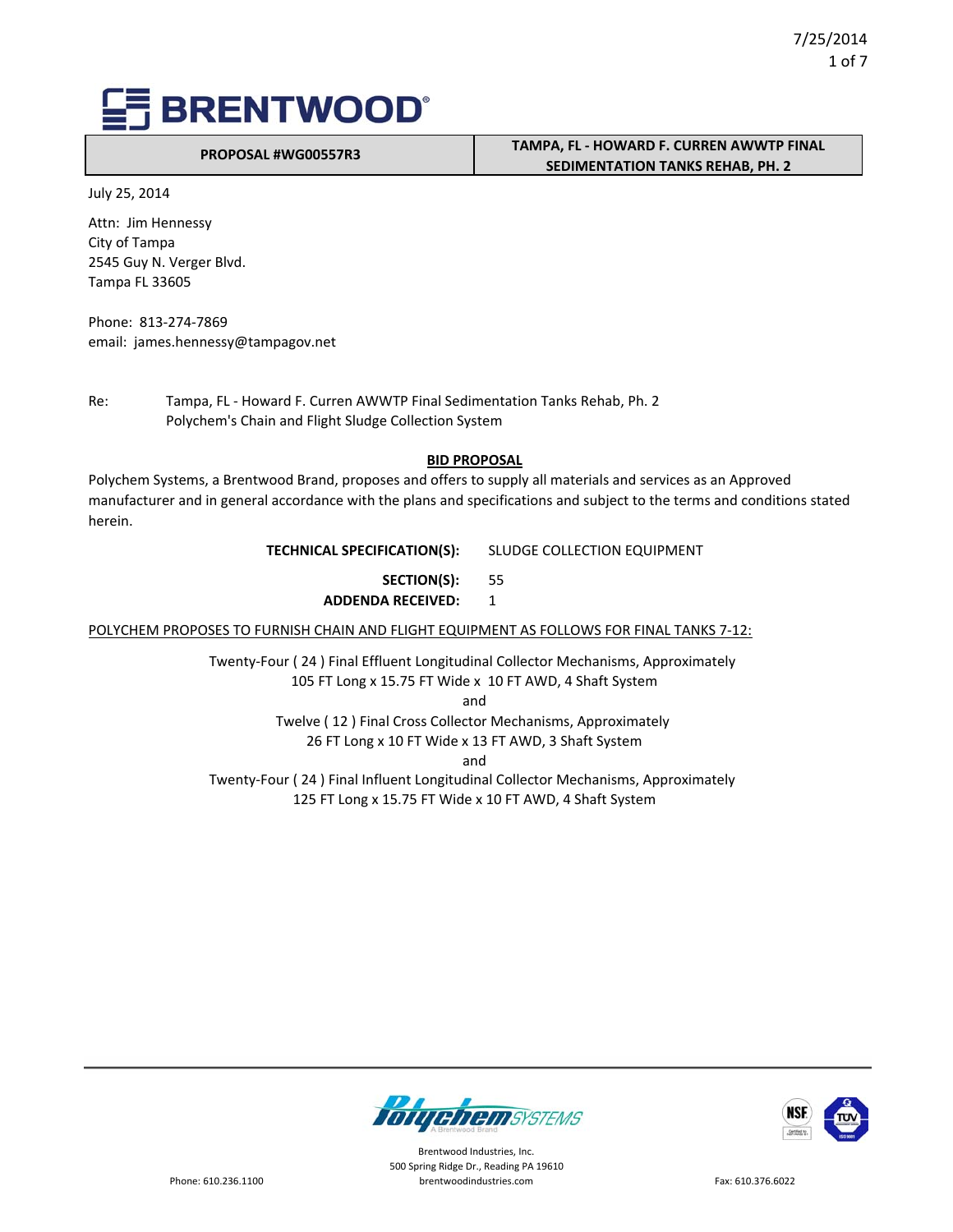# **PROPOSAL #WG00557R3 TAMPA, FL ‐ HOWARD F. CURREN AWWTP FINAL SEDIMENTATION TANKS REHAB, PH. 2**

### **SUBMITTALS:**

Shop drawing and submittal preparation will be in accordance with specification or customer requirements.

#### **FIELD SERVICE:**

The services of a qualified Polychem field technician is included to assist in inspection, startup, and operator training. Duration limited to Seven (7) trip(s) for Fourteen (14) man‐day(s) total. Additional field services can be provided at the per diem rate of \$950 U.S. per day plus travel expenses. Non use of contractual field service days does not generate a credit on this project. Field service requires a minimum 2 week notice and is based on technician availability. Less notice may be accommodated with additional costs.

#### **FREIGHT**:

Freight allowed, best way, point of manufacture to job site. Requests for specific methods of shipment will be at requestors' expense.

### **TIME AND DELIVERY:**

- 1. Polychem Systems will furnish initial submittal drawings approximately ten to twelve (10‐12) weeks after receipt of executed purchase order and necessary structural information.
- 2. Estimated Review: Polychem estimates a four (4) week review period by consulting engineering.
- 3. We further propose to furnish the equipment approximately twelve (12) weeks after receipt of final engineering approval and returned submittal drawings.

#### **TERMS:**

- 1. 30 Days net for all materials shipped and received or all materials stored at our facility ready for shipment, pending credit approval.
- 2. These terms are not contingent upon or in conjunction with any agreement purchaser has with other parties.
- 3. For Standard Terms and Conditions click on www.brentwoodindustries.com/terms

#### **TAXES**:

Pricing does not include any States' sales tax if applicable, unless otherwise stated.

#### **WARRANTY**:

Polychem warrants material supplied on this project to be free from defects in workmanship or materials for a period of twelve (12) months from date of certification by an authorized Polychem representative or eighteen (18) months from date of shipment, whichever shall occur first. Warranty excludes labor to install or remove parts.

#### **VALIDITY:**

This proposal is valid for a period not to exceed 90 days from latest date shown above. Pricing on this project is based upon shipment schedule as shown above. Extensions to delivery timelines may require renegotiation of pricing.

#### **ESCALATION:**

The prices quoted are subject to adjustment to reflect changes in stainless steel prices should these changes in price exceed 5%. It is understood and agreed that it will be Polychem System's option whether to invoke escalation, should the price exceed this amount.



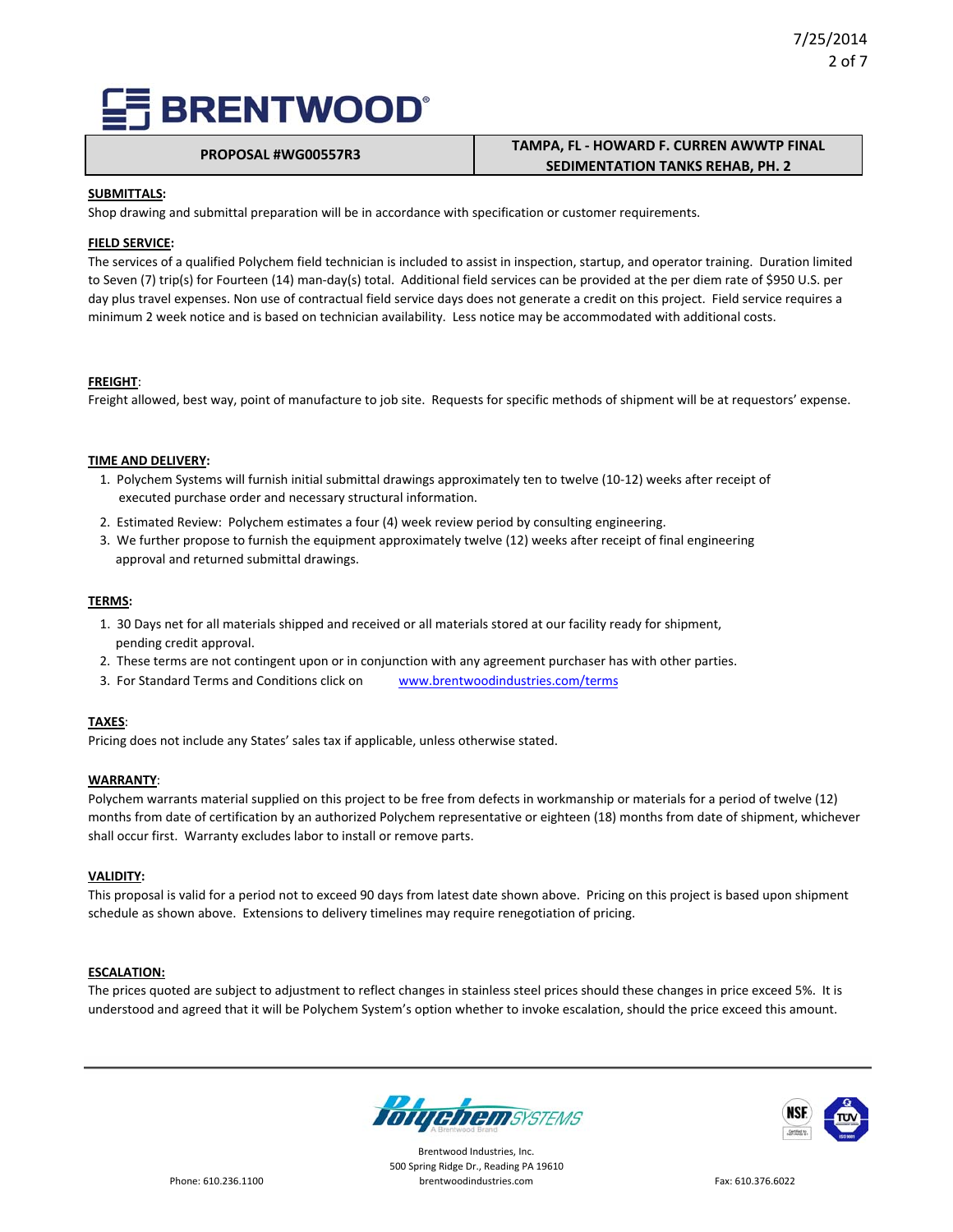**PROPOSAL #WG00557R3**

### **TAMPA, FL ‐ HOWARD F. CURREN AWWTP FINAL SEDIMENTATION TANKS REHAB, PH. 2**

#### **\*COMPONENTS INCLUDED:**

| <b>COMPONENT</b>                                  | <b>DESCRIPTION / MATERIAL</b>                                                                              |
|---------------------------------------------------|------------------------------------------------------------------------------------------------------------|
| Drive Chain                                       | NH78, Reinforced Nylon Resin w/ 303 SS Pins                                                                |
| <b>Collector Chain Pins and Retainer</b><br>Clips | Glass Reinforced Nylon Pins w/ Acetal Retainer Clips                                                       |
| <b>Collector Chain Links</b>                      | NCS-720-S, Reinforced Thermoplastic Polyester Resin                                                        |
| Chain/Flight Attachment Links                     | NCS-720-S, Reinforced Thermoplastic Polyester Resin, F-22-8                                                |
| Flights - Effluent Longitudinal                   | 3x8 nominal C-Channel w/ Integral Lip, Fiberglass Reinforced Plastic, spaced at 10                         |
| Collector(s)                                      | Ft (3.05 m) intervals                                                                                      |
| Flights - Cross Collector(s)                      | 3x8 nominal C-Channel w/ Integral Lip, Fiberglass Reinforced Plastic, spaced at 5 Ft<br>(1.52 m) intervals |
| Flights - Influent Longitudinal                   | 3x8 nominal C-Channel w/ Integral Lip, Fiberglass Reinforced Plastic, spaced at 10                         |
| Collector(s)                                      | Ft (3.05 m) intervals                                                                                      |
| <b>Wear Shoes</b>                                 | <b>Black Nylon 6-6</b>                                                                                     |
| Hardware                                          | 316 SS                                                                                                     |
| Fillerblocks                                      | Polypropylene                                                                                              |
| <b>Headshaft Spindles</b>                         | Cast Nylon-6                                                                                               |
| Headshaft(s)                                      | Biaxially Wrapped Fiberglass Epoxy Tube(s) w/ Internal UHMW-PE Tubular Bearings                            |
| Driven Sprocket(s)                                | NH78, 40T, Cast Nylon-6, w/integral teeth                                                                  |
| <b>Collector Sprockets for</b><br>Headshaft(s)    | NCS-720-S, 23T, Cast Nylon-6                                                                               |
| Set Collars                                       | Split, Cast Nylon-6, w/ 316 SS Clamping Band                                                               |
| Headshaft Keys                                    | Nylon 6-6                                                                                                  |
| Collector Sprockets for Stub<br><b>Shafts</b>     | NCS-720-S, 17T, Cast Nylon-6                                                                               |
| <b>Idler Stub Shafts</b>                          | Cast Nylon-6 w/UHMW-PE Outer Journal Bearing                                                               |
| <b>Retainer Plate for Stub Shaft</b>              | Polycarbonate                                                                                              |
| <b>Effluent Upper Idler Stub Shaft</b>            | 304 SS, Welded Bracket, 3/8" thick, (1) Plate: 1 ft wide x 2 ft long, (2) Plates: 2 ft wide x 2            |
| Plates (3 Per Tank, 18 total)                     | ft long, to support (2) stub shafts on Existing T-Beam Concrete Dividing Walls.                            |



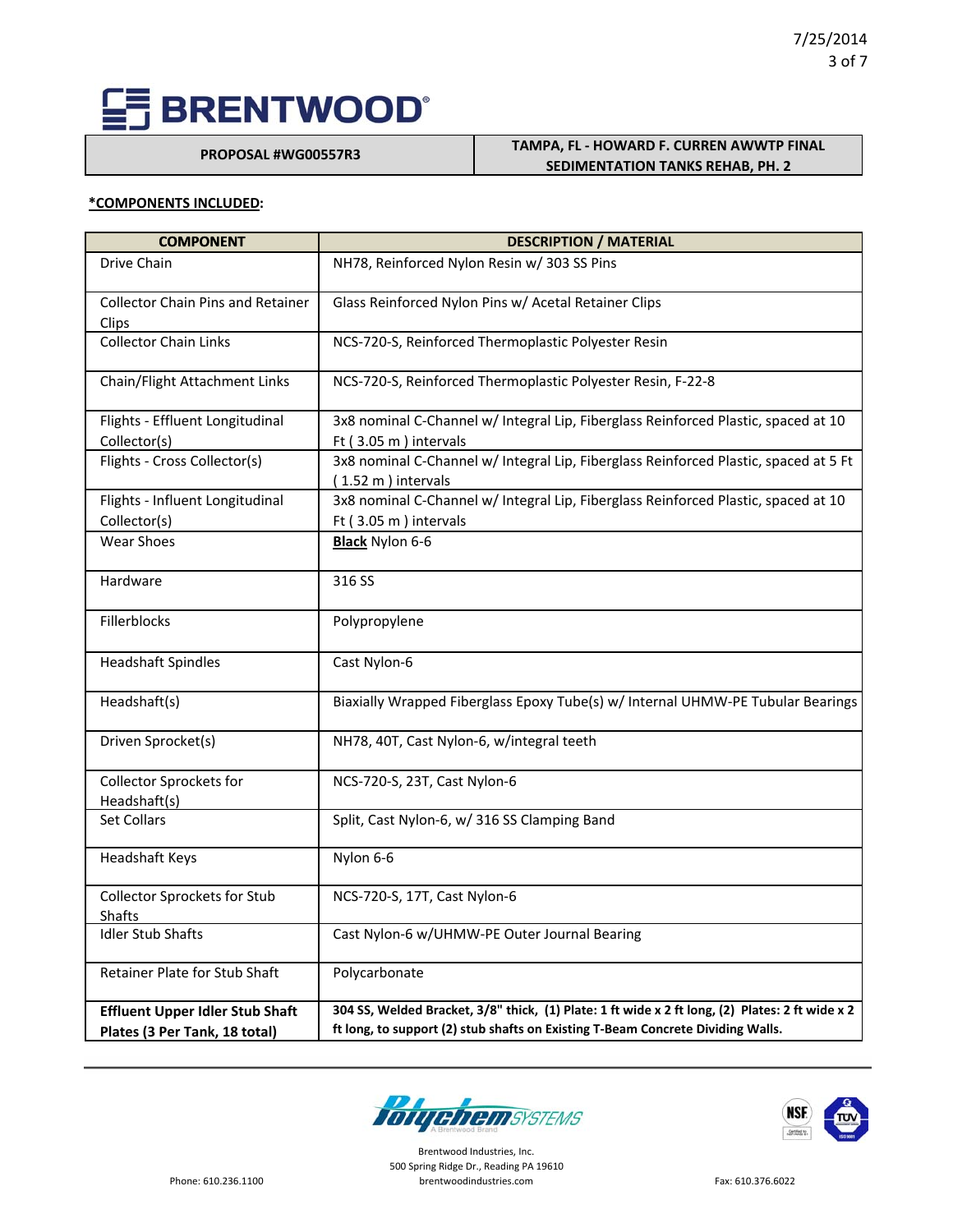**PROPOSAL #WG00557R3 TAMPA, FL - HOWARD F. CURREN AWWTP FINAL SEDIMENTATION TANKS REHAB, PH. 2**

### **\*COMPONENTS INCLUDED (Continued):**

| <b>COMPONENT</b>                   | <b>DESCRIPTION / MATERIAL</b>                                          |
|------------------------------------|------------------------------------------------------------------------|
| Wall Bracket Supports for Return   | Nylon 6-6                                                              |
| <b>Track</b>                       |                                                                        |
| <b>Wall Bracket Adapter Plates</b> | 304 SS                                                                 |
|                                    |                                                                        |
| Run Shoe to Splice Wall Bracket    | Nylon 6-6                                                              |
| to Return Track                    |                                                                        |
| Spacers for Wall Brackets (if      | Nylon 6-6                                                              |
| required)                          |                                                                        |
| <b>Return Track</b>                | 3 x 3 x 3/8 Angle, Fiberglass Reinforced Plastic                       |
| Wearstrip                          | Starboard ®, 3/4" thick x 3" wide                                      |
| Deflector/Hold down Rail (if       | FRP Angle Rail w/UHMW-PE Wearstrip and Nylon 6-6 Wall Support Brackets |
| required by equipment layout)      |                                                                        |
| Anchor System                      | 316 SS                                                                 |
|                                    |                                                                        |
| Adhesive for Anchors w/            | Hilti                                                                  |
| Dispenser                          |                                                                        |
| Drive Sprocket Shear pin           | 11T Nylon Sprocket w/ Bronze Insert Mounted to 304 SS Shear Pin Hub    |
| Assembly                           |                                                                        |
|                                    |                                                                        |
|                                    |                                                                        |
|                                    |                                                                        |
|                                    |                                                                        |
|                                    |                                                                        |
|                                    |                                                                        |
|                                    |                                                                        |
|                                    |                                                                        |
|                                    |                                                                        |
|                                    |                                                                        |
|                                    |                                                                        |
|                                    |                                                                        |
|                                    |                                                                        |



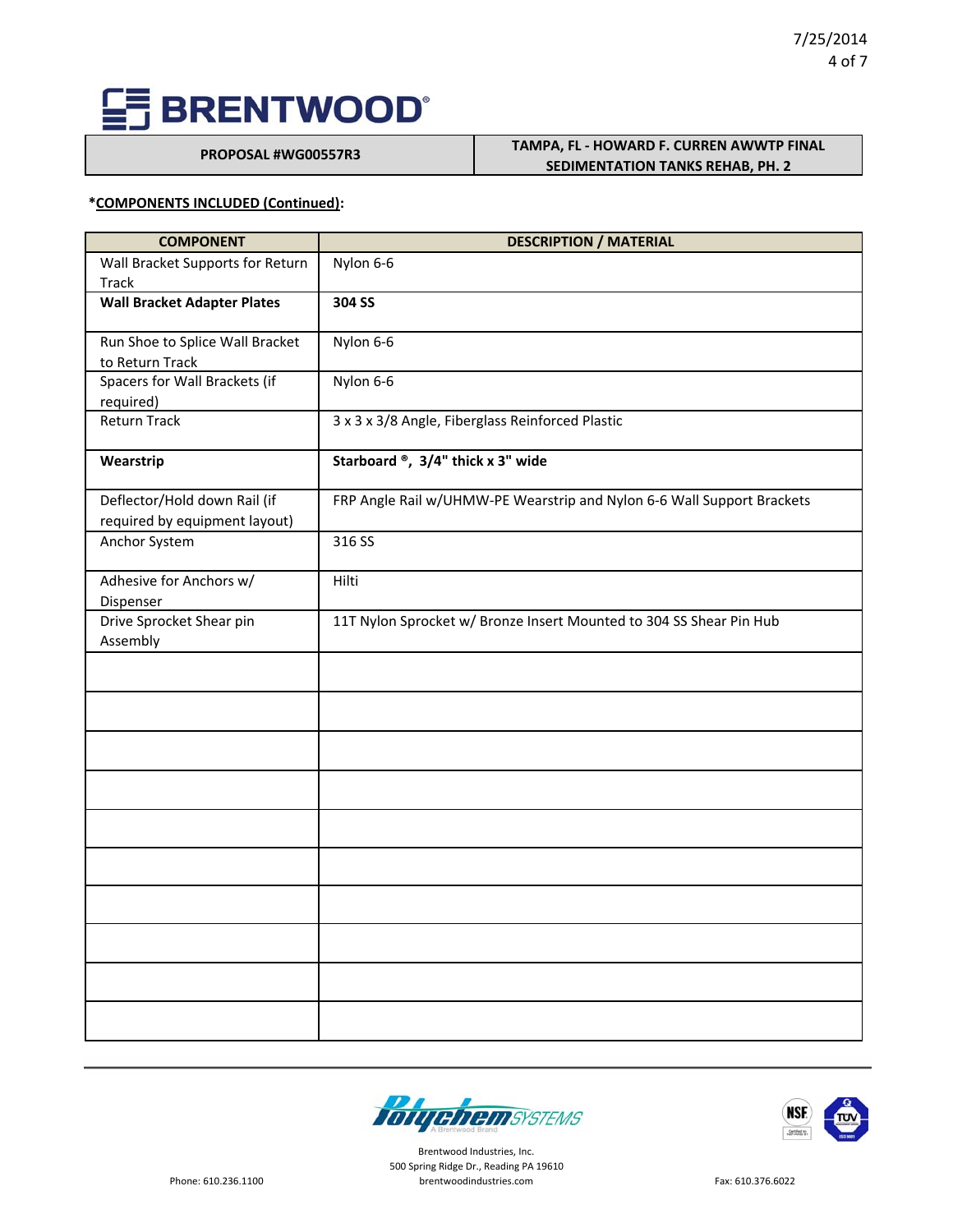

# **PROPOSAL #WG00557R3 TAMPA, FL - HOWARD F. CURREN AWWTP FINAL SEDIMENTATION TANKS REHAB, PH. 2**

| ITEMS SPECIFICALLY NOT INCLUDED |                                                  |  |
|---------------------------------|--------------------------------------------------|--|
| $\mathbf{1}$                    | <b>Drive Chain Tensioner</b>                     |  |
| $\overline{2}$                  | Limit Switch(es) and Support(s)                  |  |
| 3                               | Drive Unit Motor and Reducer                     |  |
| 4                               | Base Plate for Drive Unit                        |  |
| 5                               | Chain Guard                                      |  |
| 6                               | SmartGuard Flight and Sprocket Monitoring System |  |
| $\overline{7}$                  | Rotating Scum Troughs or Helical Skimmers        |  |
| 8                               | Control Panel(s)                                 |  |
| 9                               | Effluent Troughs, Weirs, Baffles                 |  |
|                                 |                                                  |  |
|                                 |                                                  |  |
|                                 |                                                  |  |
|                                 |                                                  |  |
|                                 |                                                  |  |



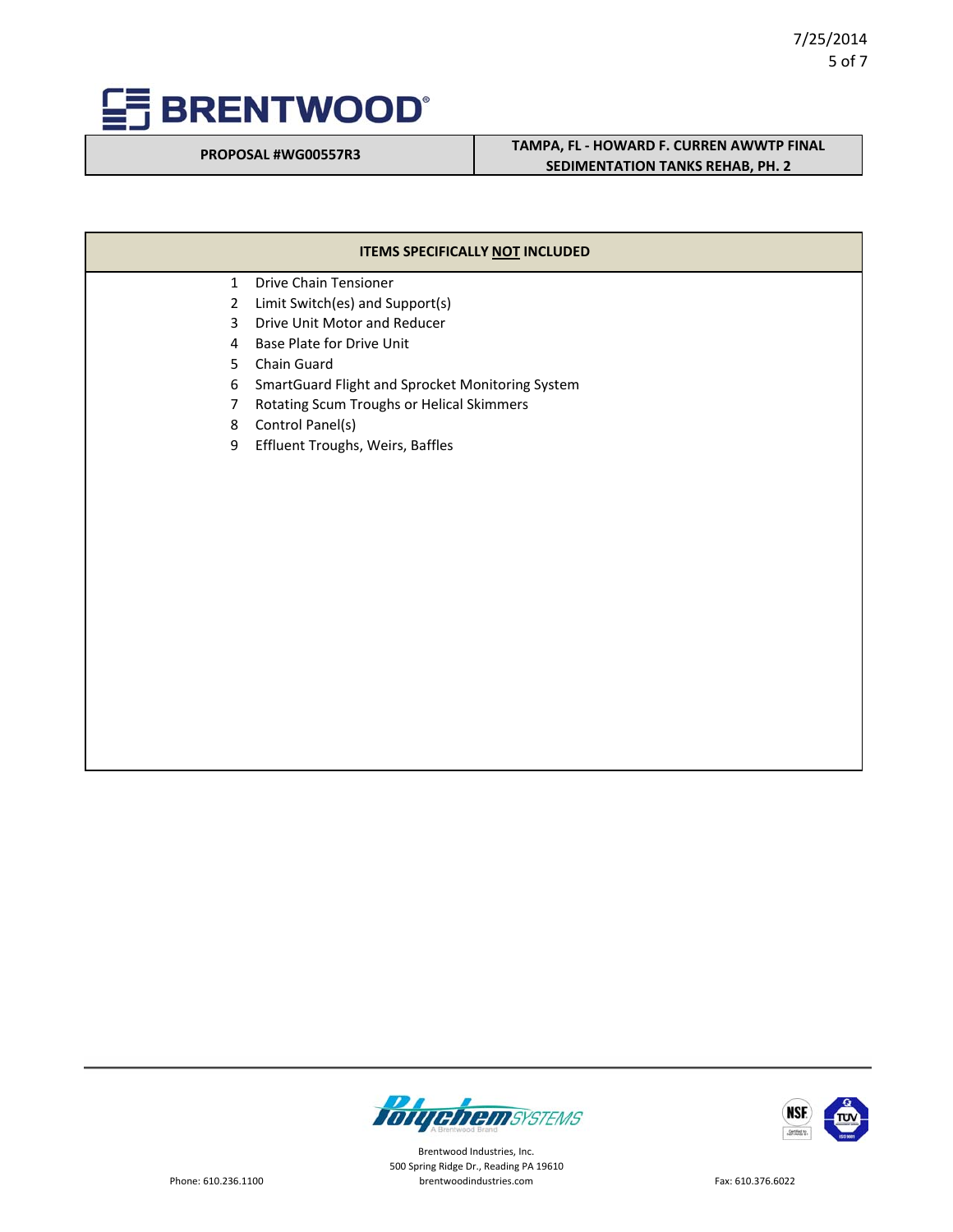## **PROPOSAL #WG00557R3 TAMPA, FL - HOWARD F. CURREN AWWTP FINAL SEDIMENTATION TANKS REHAB, PH. 2**

Polychem meets or exceeds the specification as written except for items listed in the below table. Polychem offers the following clarifications and/or deviations to the specification

| <b>SPEC. SECTION</b> | <b>CLARIFICATIONS TO SPECIFICATION SECTION: 55</b>                                                                         |
|----------------------|----------------------------------------------------------------------------------------------------------------------------|
| W-55.02.04.A.2       | Polychem sprockets have an average tensile strength of 10,000 psi when measured at time of<br>manufacturer.                |
| W-55.02.05           | Polychem stub shafts and spindles have an average tensile strength of 10,000 psi when<br>measured at time of manufacturer. |
| W-55.02.11.D.2       | Polychem driven sprockets have an average tensile strength of 10,000 psi when measured at<br>time of manufacturer.         |
|                      |                                                                                                                            |
|                      |                                                                                                                            |
|                      |                                                                                                                            |
|                      |                                                                                                                            |
|                      |                                                                                                                            |
|                      |                                                                                                                            |
|                      |                                                                                                                            |
|                      |                                                                                                                            |
|                      |                                                                                                                            |
|                      |                                                                                                                            |
|                      |                                                                                                                            |
|                      |                                                                                                                            |
|                      |                                                                                                                            |
|                      |                                                                                                                            |